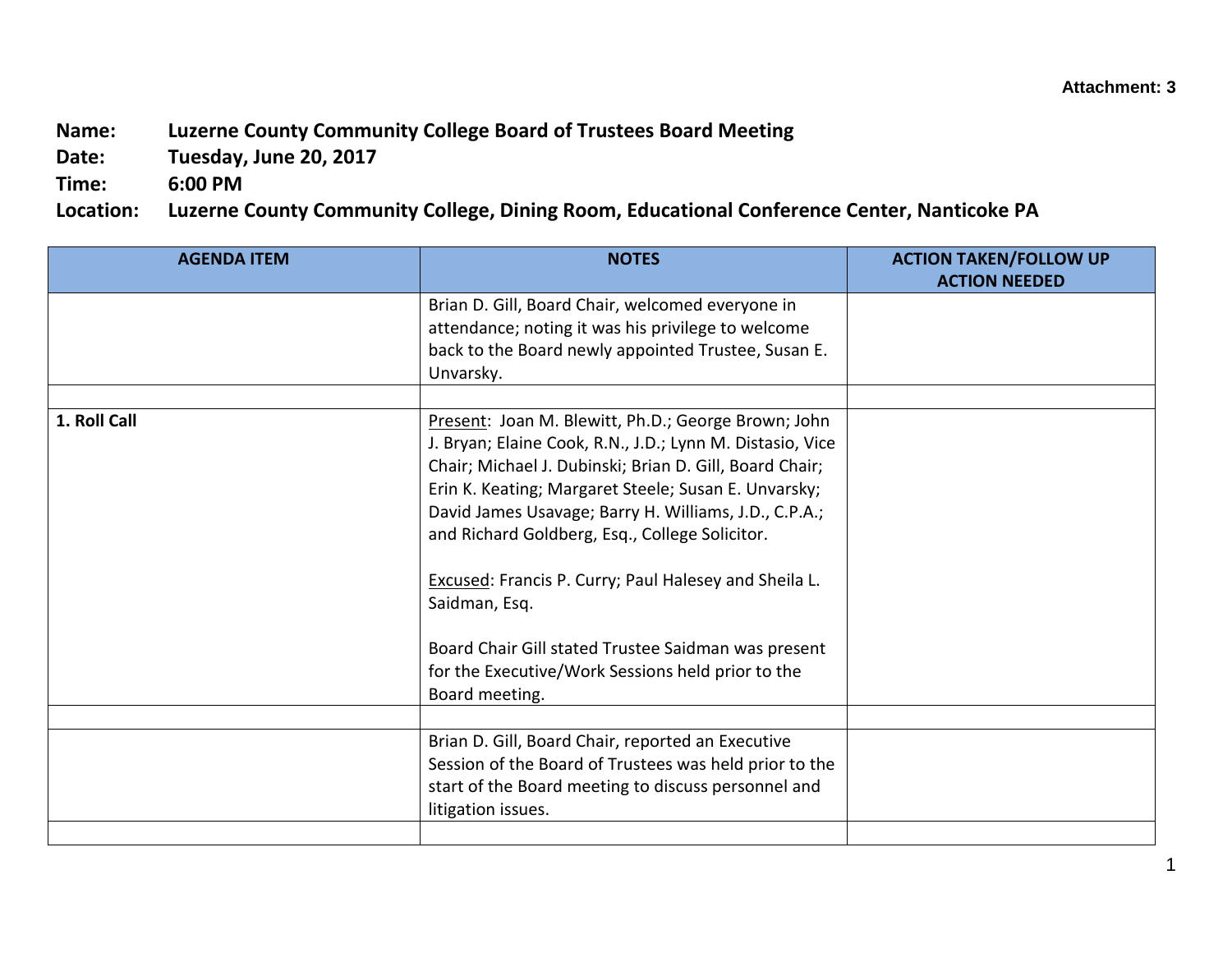| <b>AGENDA ITEM</b>                                                | <b>NOTES</b>                                                                                                                                                                                                                                                                                                                                                                                                                                                           | <b>ACTION TAKEN/FOLLOW UP</b><br><b>ACTION NEEDED</b>                                                                           |
|-------------------------------------------------------------------|------------------------------------------------------------------------------------------------------------------------------------------------------------------------------------------------------------------------------------------------------------------------------------------------------------------------------------------------------------------------------------------------------------------------------------------------------------------------|---------------------------------------------------------------------------------------------------------------------------------|
| 2. Public Comment                                                 | Brian D. Gill, Board Chair, opened the floor for public<br>comment.                                                                                                                                                                                                                                                                                                                                                                                                    | No action required.                                                                                                             |
|                                                                   |                                                                                                                                                                                                                                                                                                                                                                                                                                                                        |                                                                                                                                 |
| 3. Approval of April 25, 2017, Board Minutes                      | Brian D. Gill, Board Chair, recommended approval of<br>the April 25, 2017, Board minutes.                                                                                                                                                                                                                                                                                                                                                                              | Approved. Motion made by Elaine<br>Cook, R.N., J.D.; seconded by Michael<br>J. Dubinski.<br>Vote was all "yes". Motion carried. |
|                                                                   |                                                                                                                                                                                                                                                                                                                                                                                                                                                                        |                                                                                                                                 |
| 4. Approval of June 20, 2017 Board Agenda                         | Brian D. Gill, Board Chair, recommended the Luzerne<br>County Community College Board of Trustees<br>approve the revised June 20, 2017 Board agenda to<br>include additional items to be presented in the<br>Finance Committee report.                                                                                                                                                                                                                                 | Approved. Motion made by David<br>James Usavage; seconded by Joan M.<br>Blewitt, Ph.D<br>Vote was all "yes". Motion carried.    |
|                                                                   |                                                                                                                                                                                                                                                                                                                                                                                                                                                                        |                                                                                                                                 |
| <b>Swearing In Ceremony</b>                                       |                                                                                                                                                                                                                                                                                                                                                                                                                                                                        | The Honorable Judge David Lupas<br>performed the swearing in ceremony<br>of Trustee, Susan E. Unvarsky.                         |
|                                                                   |                                                                                                                                                                                                                                                                                                                                                                                                                                                                        |                                                                                                                                 |
| 5. Report of Officers and Agents<br>President's Report<br>$\circ$ | President Leary reported Luzerne County Community<br>College and Luzerne County Head Start will begin a<br>partnership beginning in the Fall 2017. The<br>partnership will establish a Learning Laboratory with<br>two classrooms for thirty-six children. This<br>collaboration will provide an opportunity for faculty<br>and our students in the Early Childhood Program to<br>gain learning experiences in a positive educational<br>environment for the children. |                                                                                                                                 |
|                                                                   | LCCC hosted a press conference recently to highlight<br>the release of a report prepared by ReadyNation                                                                                                                                                                                                                                                                                                                                                                |                                                                                                                                 |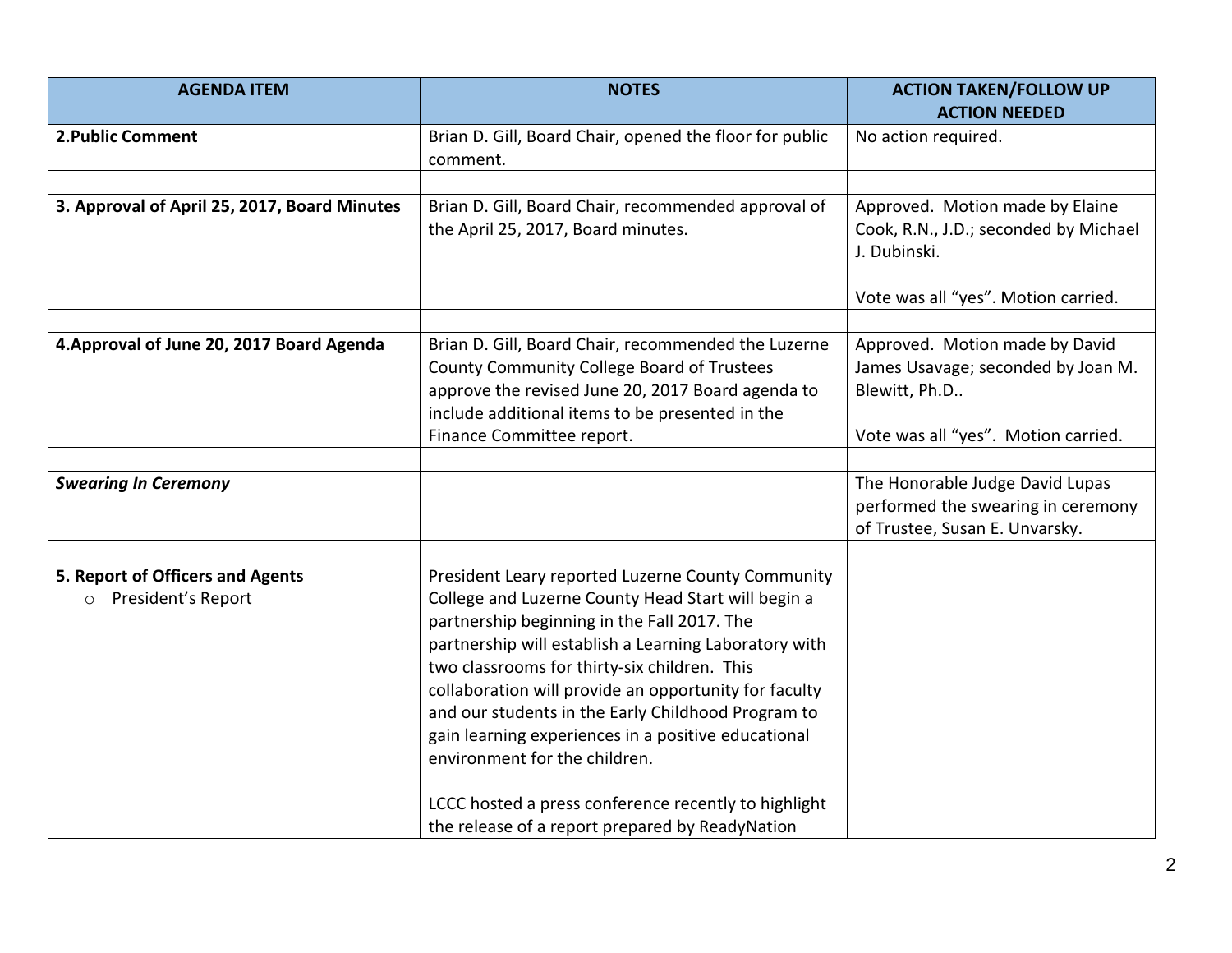| <b>AGENDA ITEM</b>                        | <b>NOTES</b>                                                                                                                                                                                                                                                                                                                                                                                                                                                                                                                                                                                                                                                                                                                                                                                                                                                                                                                                                                                                                                                                                                                                                                                                                                                                                          | <b>ACTION TAKEN/FOLLOW UP</b><br><b>ACTION NEEDED</b> |
|-------------------------------------------|-------------------------------------------------------------------------------------------------------------------------------------------------------------------------------------------------------------------------------------------------------------------------------------------------------------------------------------------------------------------------------------------------------------------------------------------------------------------------------------------------------------------------------------------------------------------------------------------------------------------------------------------------------------------------------------------------------------------------------------------------------------------------------------------------------------------------------------------------------------------------------------------------------------------------------------------------------------------------------------------------------------------------------------------------------------------------------------------------------------------------------------------------------------------------------------------------------------------------------------------------------------------------------------------------------|-------------------------------------------------------|
| President's Report (continued)<br>$\circ$ | entitled "Community Colleges Are the Sturdiest<br>Bridge to a Successful Workforce."<br>The ReadyNation report notes that the United States<br>faces an estimated shortfall of five million workers by<br>2020, due to a lack of employees with the proper<br>credentials or education to fill open positions. The<br>report points out that community colleges are<br>particularly adept at giving students the skills they<br>need to fill many of those roles in the modern<br>workforce.<br>George Rando from Advanced Metals Machining in<br>Olyphant, PA spoke of the partnership between his<br>company and LCCC. Noting the frequent challenges<br>that employers face in finding skilled labor, Mr.<br>Rando complimented LCCC for the caliber of their<br>students that are well poised to succeed in<br>manufacturing and other careers in his company.<br>The President's remarks detailed how community<br>colleges are unique in meeting the needs of business<br>and industry in the region by providing students<br>options in community college degrees, transferability<br>of credits, and various workforce-training programs.<br>The President also emphasized the critical importance<br>of financial aid in boosting access to and completion<br>of community college programs. |                                                       |
|                                           |                                                                                                                                                                                                                                                                                                                                                                                                                                                                                                                                                                                                                                                                                                                                                                                                                                                                                                                                                                                                                                                                                                                                                                                                                                                                                                       |                                                       |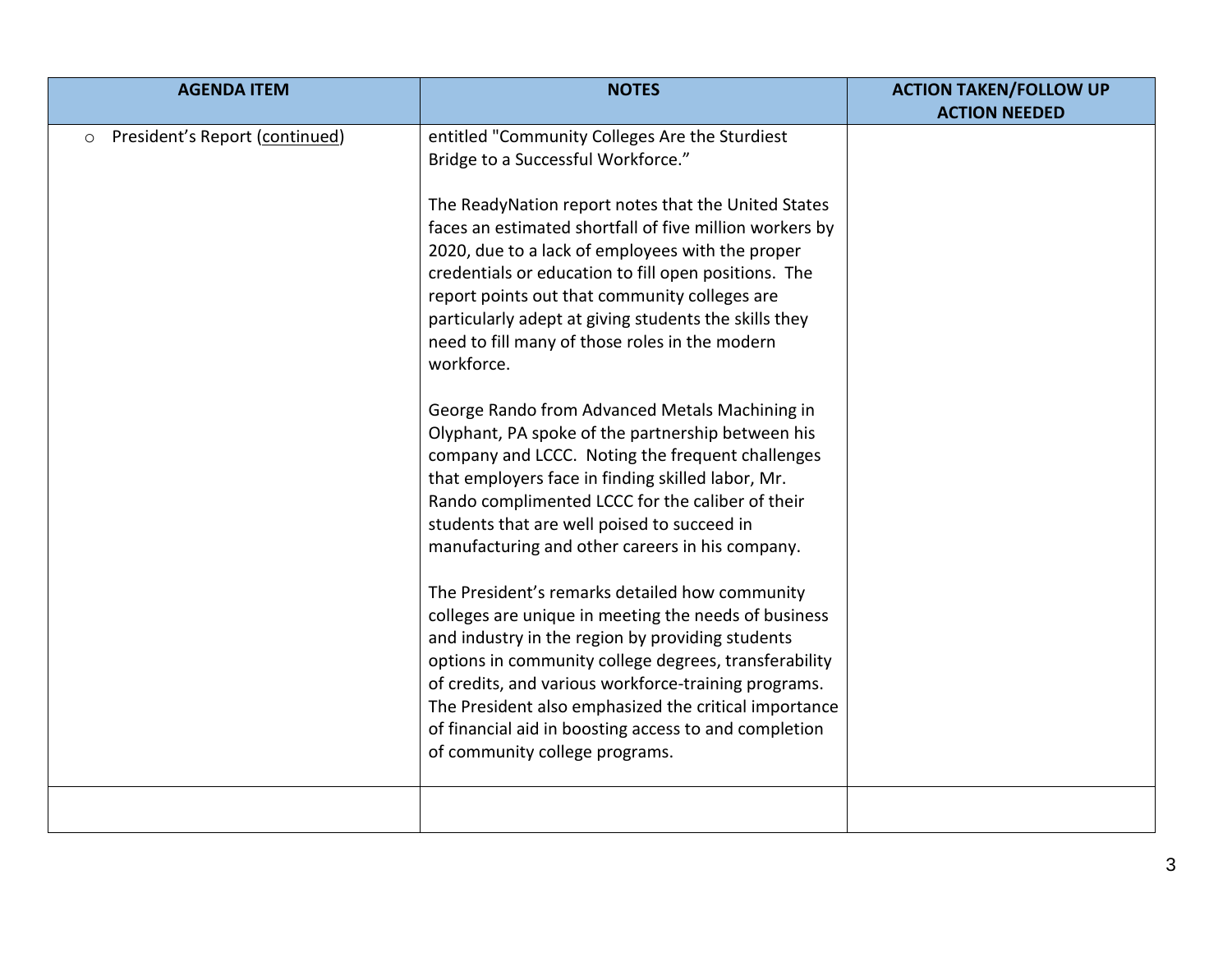| <b>AGENDA ITEM</b>                        | <b>NOTES</b>                                                                                                                                                                                                                                                                                                                                                                                                                                                                                                                                                                                                                                                                                                                                                                                                                                                           | <b>ACTION TAKEN/FOLLOW UP</b> |
|-------------------------------------------|------------------------------------------------------------------------------------------------------------------------------------------------------------------------------------------------------------------------------------------------------------------------------------------------------------------------------------------------------------------------------------------------------------------------------------------------------------------------------------------------------------------------------------------------------------------------------------------------------------------------------------------------------------------------------------------------------------------------------------------------------------------------------------------------------------------------------------------------------------------------|-------------------------------|
|                                           |                                                                                                                                                                                                                                                                                                                                                                                                                                                                                                                                                                                                                                                                                                                                                                                                                                                                        | <b>ACTION NEEDED</b>          |
| President's Report (continued)<br>$\circ$ | Specifically, the ReadyNation report advocates for:<br>Simplification of the Free Application for<br>Federal Student Aid (FAFSA);<br>Making summer Pell Grant funding available<br>to students;<br>Ensuring more accessible and continuous<br>financial aid counseling.<br>Congressman Lou Barletta was a speaker at the event<br>and he added his support for higher education<br>reform, and was quoted, "For the student of today,<br>non-traditional is the new traditional." Congressman<br>Barletta added that, "A four-year college degree is<br>simply not for everyone. However, our laws on career<br>and technical education have not been updated in<br>over a decade. The Perkins Act reauthorization will<br>allow us to identify in-demand skills and connect<br>students with the opportunities to develop them so<br>that they can compete for jobs." |                               |
|                                           | The third annual Alumni Association Golf Tournament<br>was held in May at Blue Ridge Golf Course. President<br>Leary expressed his thanks and appreciation to the<br>alumni, staff and friends who volunteered to organize<br>the event and to Board Chair Gill who participated in<br>the event.<br>On June 13, 2017, the Greater Wilkes-Barre Chamber<br>of Commerce held its' annual EPIC Awards ceremony<br>at the F.M. Kirby Center of the Performing Arts.<br>President Leary was honored to accept, on behalf of<br>the Board of Trustees, administration, faculty and                                                                                                                                                                                                                                                                                          |                               |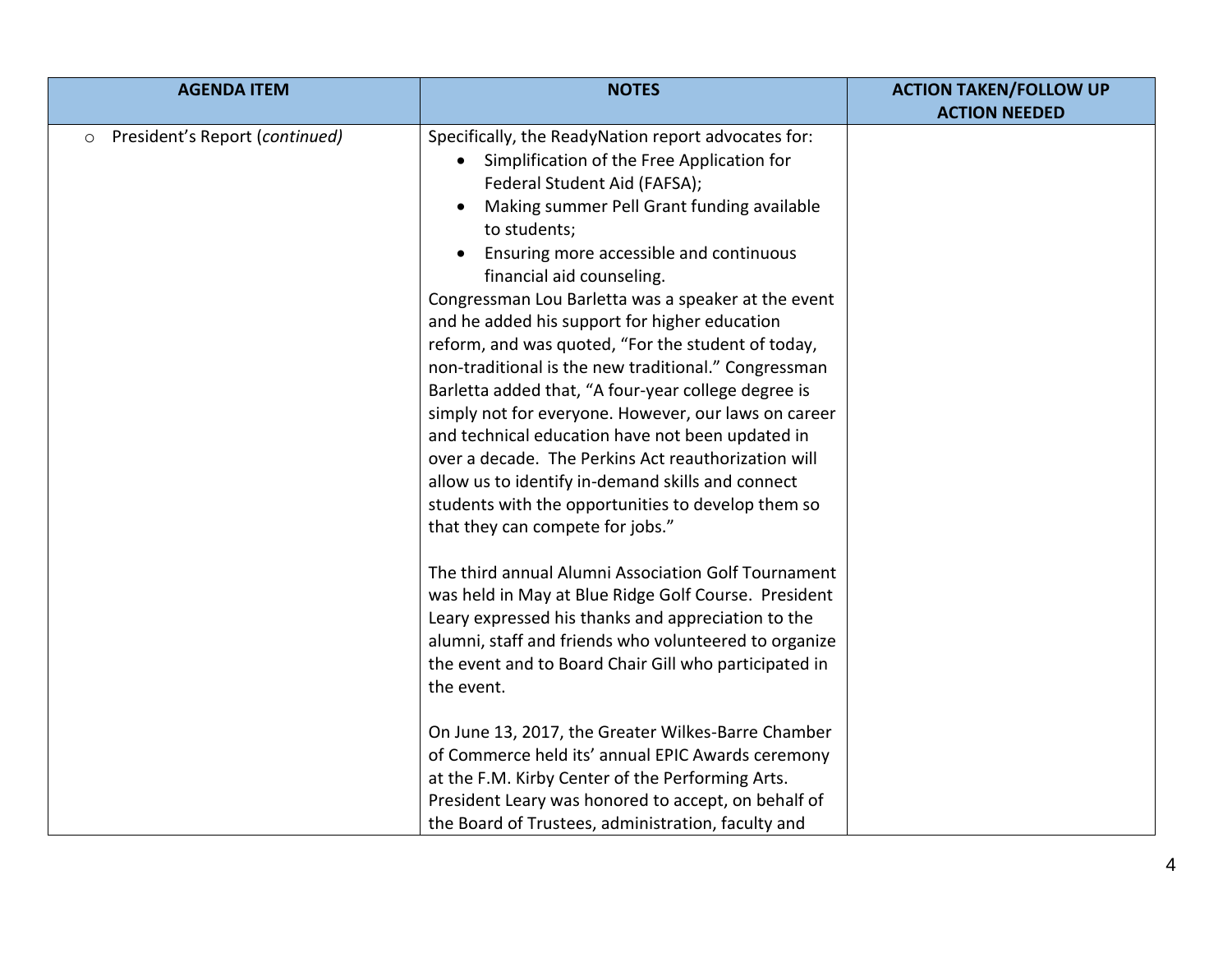| <b>AGENDA ITEM</b>                        | <b>NOTES</b>                                                                                                                                                                                                                                                                                                                                                                                                                                                                                                                      | <b>ACTION TAKEN/FOLLOW UP</b> |
|-------------------------------------------|-----------------------------------------------------------------------------------------------------------------------------------------------------------------------------------------------------------------------------------------------------------------------------------------------------------------------------------------------------------------------------------------------------------------------------------------------------------------------------------------------------------------------------------|-------------------------------|
| President's Report (continued)<br>$\circ$ | staff, the Epic Award recognizing Luzerne County<br>Community College's 50th Anniversary. Attending on<br>behalf of the Board of Trustees were Board Chair<br>Brian Gill, Vice Chair Lynn Distasio, Trustees John<br>Bryan, George Brown and Barry Williams.                                                                                                                                                                                                                                                                      | <b>ACTION NEEDED</b>          |
| Treasurer's Report                        | Robert Linskey, Director of Accounting, presented a<br>the Treasurer's Report is for the period ending April<br>30, 2017.<br>Compared to the prior fiscal year the Current Fund<br>Income of \$36,710,000 is up \$1,480,000 or 4.20% and<br>Expenses of \$31,318,000 increased \$1,990,000 or                                                                                                                                                                                                                                     |                               |
|                                           | 6.79%. Bookstore Income decreased \$286,000, down<br>11.41% while Expenses decreased \$371,000, down<br>15.67%. Food Service Income decreased \$39,000,<br>down 13.88% and expenses decreased \$25,000, down<br>7.27%. As of April Plant Fund Income decreased<br>\$2,202,000 while Expenditures decreased \$1,079,000.                                                                                                                                                                                                           |                               |
|                                           | Tuition Income increased \$26,000, the Price and<br>Volume variance is listed on the report for the fall and<br>spring semester. Continuing Education is up \$34,000,<br>the Truck Driving Contract accounts for the increase<br>as Non-Credit Seminar income is down. The \$2<br>increase accounts for the General Service Fee and<br>Technology Fee increases. The annual<br>Commonwealth of PA Appropriation increased<br>\$261,756 and payments were received on time this<br>fiscal year. The increase in Non-Sponsor Income |                               |
|                                           |                                                                                                                                                                                                                                                                                                                                                                                                                                                                                                                                   |                               |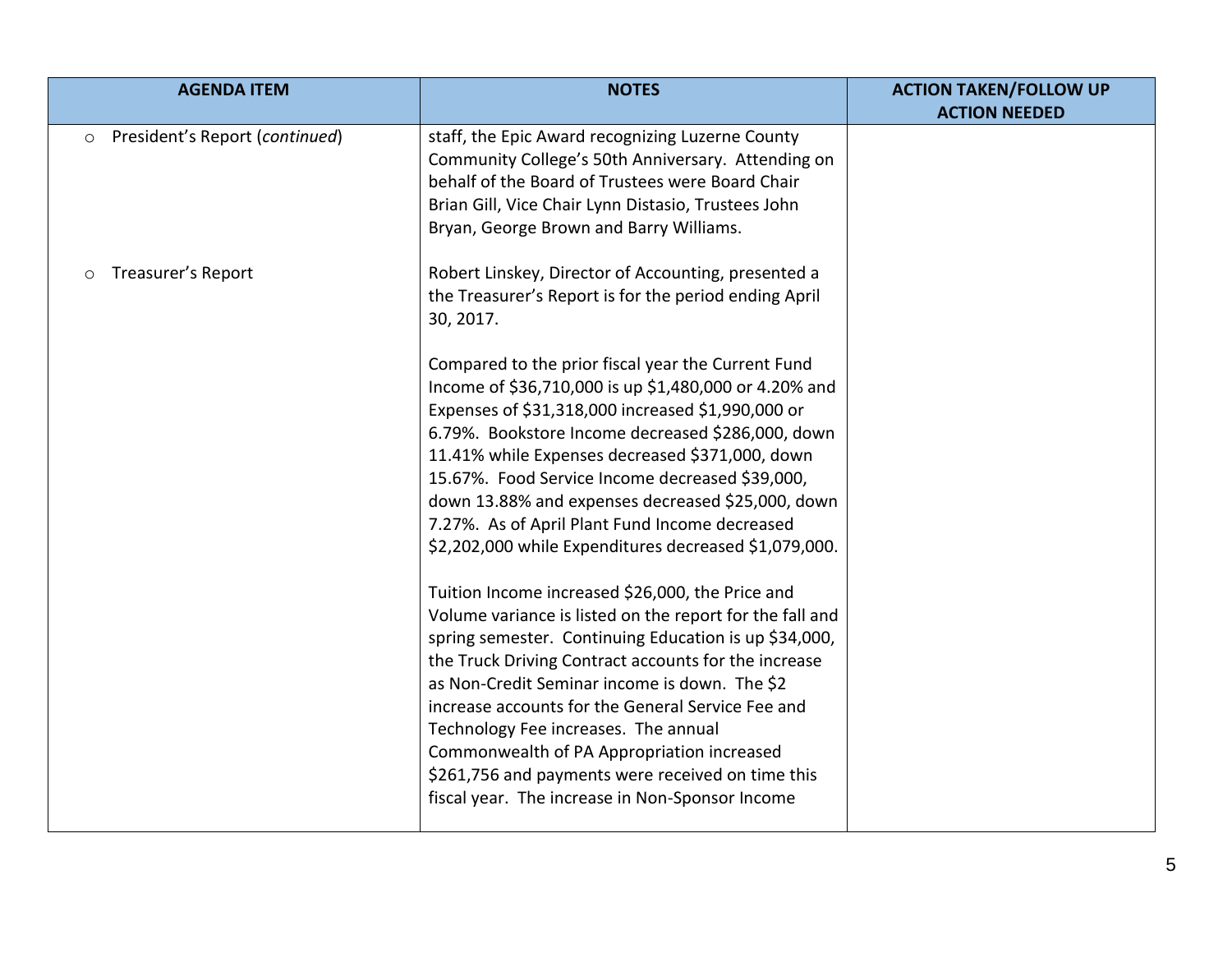| <b>AGENDA ITEM</b>                        | <b>NOTES</b>                                                                                                                                                                                                                                                                                                                                                                                                           | <b>ACTION TAKEN/FOLLOW UP</b><br><b>ACTION NEEDED</b> |
|-------------------------------------------|------------------------------------------------------------------------------------------------------------------------------------------------------------------------------------------------------------------------------------------------------------------------------------------------------------------------------------------------------------------------------------------------------------------------|-------------------------------------------------------|
| Treasurer's Report (continued)<br>$\circ$ | consists of Out of County Tuition, up \$650,000 and<br>Out of State Tuition up \$117,000 due to the tuition<br>increase, the amount charged for Distance Learning<br>Tuition and Scranton.                                                                                                                                                                                                                             |                                                       |
|                                           | Health Care and Early Retirement account for most of<br>the \$1,079,000 increase in Fringe Benefits. Dental<br>Expense is down. Salary expense increased \$677,000.<br>Price increases for software licenses and expiration of<br>grant funding account for the \$109,000 increase in<br>Lease expense. Consultants / Contracted Services<br>expense increased \$87,000 in the categories<br>identified on the report. |                                                       |
|                                           | Bookstore Summary: This fiscal year Textbook sales<br>decreased \$276,000. Salaries decreased \$32,000,<br>Fringe Benefits \$19,000, Textbook Expense \$242,000<br>and other purchases \$22,000.                                                                                                                                                                                                                       |                                                       |
|                                           | Food Service Report: Food Sales decreased \$31,000<br>and Vending Machine Income \$9,000 this fiscal year.<br>Salaries increased \$1,000, while Fringe Benefits<br>decreased \$18,000 and Food Supply expense \$6,000.                                                                                                                                                                                                 |                                                       |
|                                           | Plant Fund: The decrease in the Commonwealth of<br>Pennsylvania Appropriation of \$1,266,000 is due to<br>the reduction in Debt Service and Leases. The County<br>variance is due to timing. Equipment Lease expense is<br>down due to the reduction in the Computer<br>Replacement Plan, Debt Service expenses down since<br>the final payment was made on the Series 1997 Bond                                       |                                                       |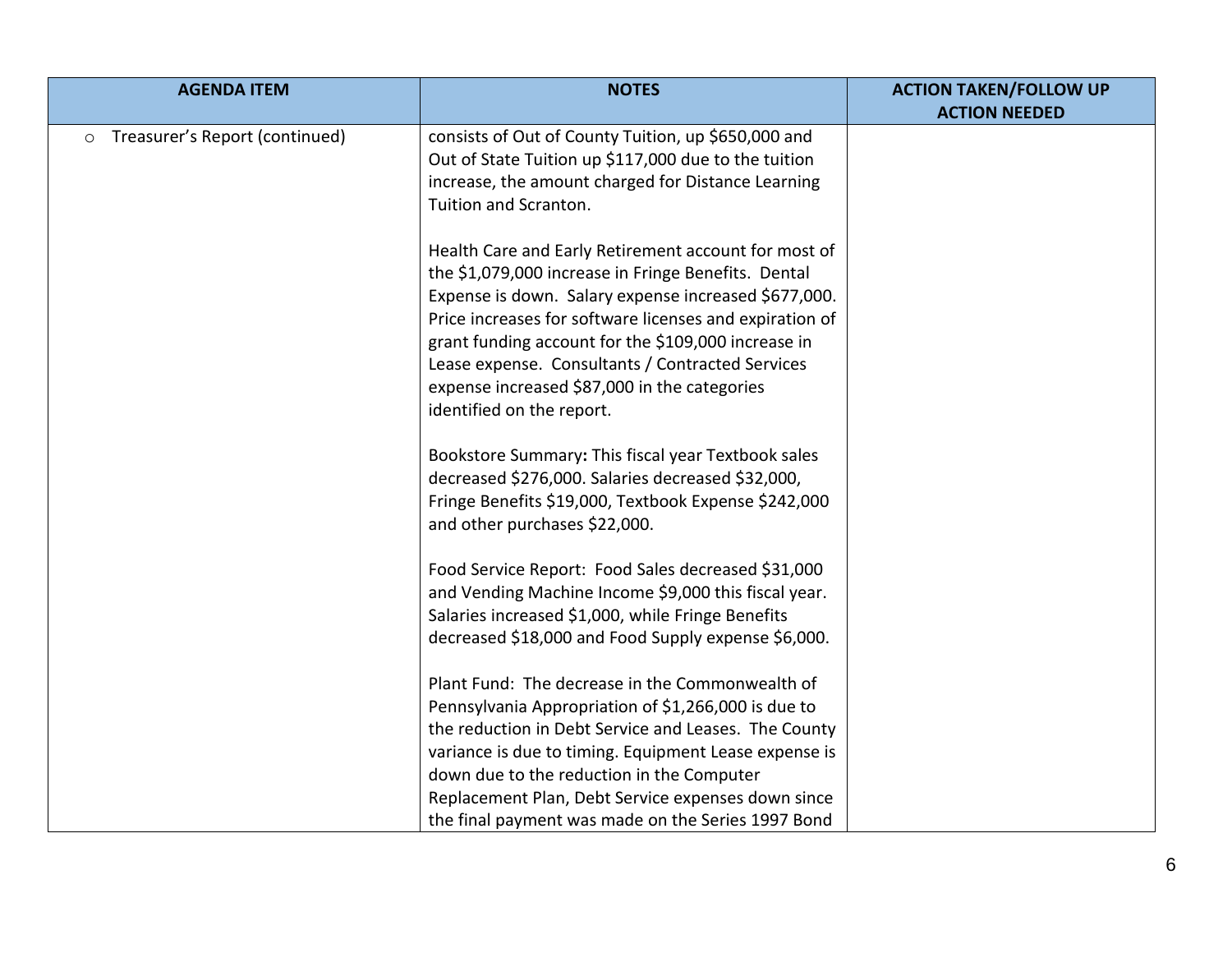| <b>AGENDA ITEM</b>                        | <b>NOTES</b>                                                                                                                                                                                                                                                                                                                                                                                                                                                                                                                                                                                                                                                           | <b>ACTION TAKEN/FOLLOW UP</b> |
|-------------------------------------------|------------------------------------------------------------------------------------------------------------------------------------------------------------------------------------------------------------------------------------------------------------------------------------------------------------------------------------------------------------------------------------------------------------------------------------------------------------------------------------------------------------------------------------------------------------------------------------------------------------------------------------------------------------------------|-------------------------------|
|                                           |                                                                                                                                                                                                                                                                                                                                                                                                                                                                                                                                                                                                                                                                        | <b>ACTION NEEDED</b>          |
| Treasurer's Report (continued)<br>$\circ$ | and the payoff of the Health Science Building<br>Lease/Purchase Agreement accounts for the decrease<br>in Other Lease expanse.                                                                                                                                                                                                                                                                                                                                                                                                                                                                                                                                         |                               |
| <b>Foundation Report</b><br>$\circ$       | Sandra Nicholas, Executive Director of Institutional<br>Advancement, reported the Foundation has awarded<br>\$300,000 in scholarships. Award letters have gone<br>out to 280 students, 85 of which are returning<br>students. \$50,000 have been reserved and<br>earmarked to help out those students who may have<br>special circumstances that may require assistance<br>during the upcoming semester.<br>The 50 <sup>th</sup> Anniversary Golden Gala is in the solicitation<br>phase for sponsors. Sponsorship materials were<br>distributed to the Board as well as Foundation Board.<br>To date, \$25,000 has been raised in support of<br>student scholarships. |                               |
|                                           | Ms. Nicholas reported the Board will be addressing<br>the recommendation to approve a project at the PSTI,<br>for the repairing a gas line. The Foundation is pleased<br>to provide support for that project and provide<br>matching funds in the amount of \$70,000.<br>The College is awaiting approval from the<br>Pennsylvania Department of Community and<br>Economic Development to approve Luzerne County<br>Community College as a recipient for the Educational                                                                                                                                                                                               |                               |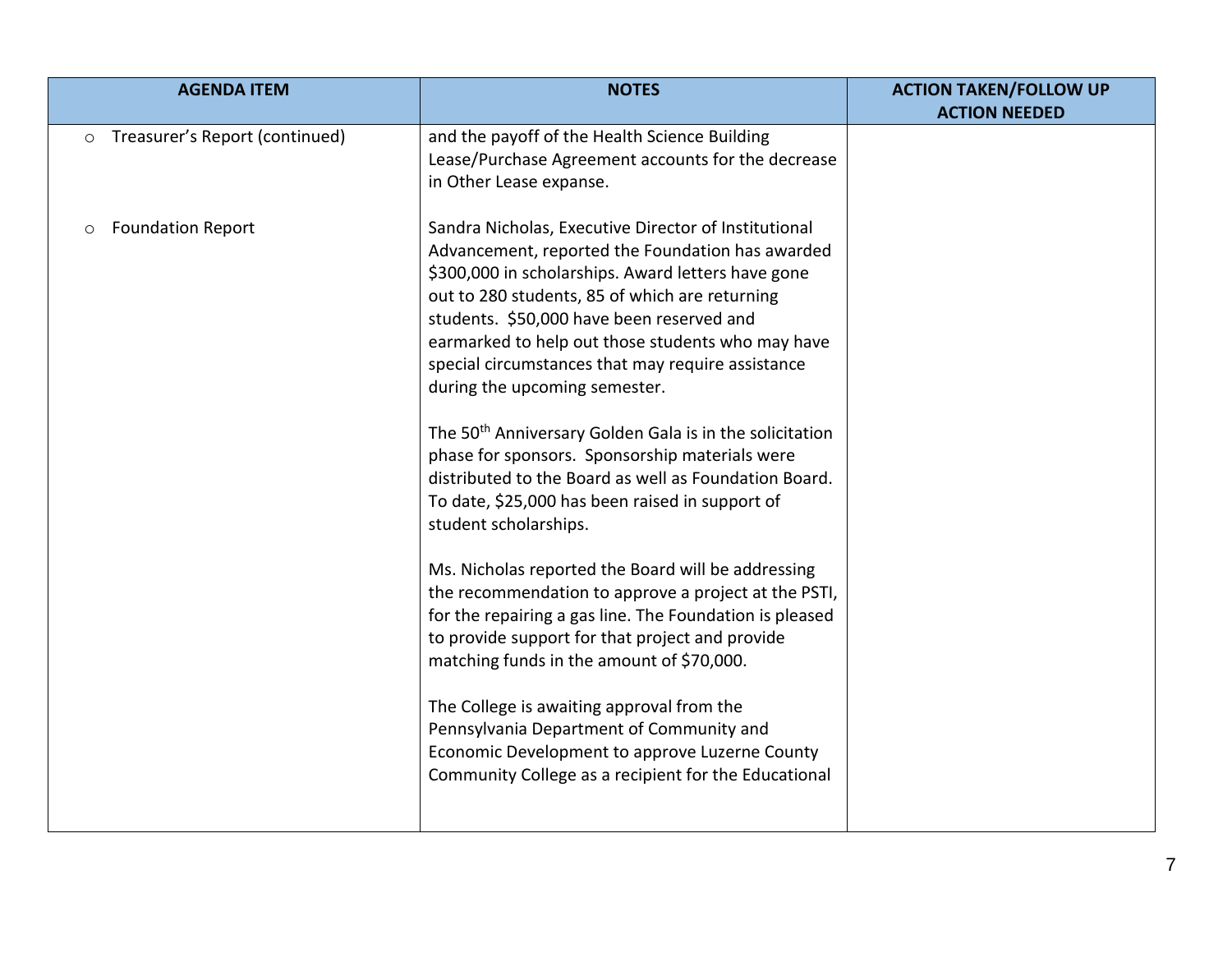| <b>AGENDA ITEM</b>                       | <b>NOTES</b>                                                                                                                                                                                                                                                                                                                                         | <b>ACTION TAKEN/FOLLOW UP</b>                                                                                              |
|------------------------------------------|------------------------------------------------------------------------------------------------------------------------------------------------------------------------------------------------------------------------------------------------------------------------------------------------------------------------------------------------------|----------------------------------------------------------------------------------------------------------------------------|
| Foundation Report (continued)<br>$\circ$ | Tax Credit Program which supports the Early College<br>Program.                                                                                                                                                                                                                                                                                      | <b>ACTION NEEDED</b>                                                                                                       |
|                                          | As President Leary noted, the Alumni Association 3rd<br>Annual Golf Tournament was held in May and raised<br>approximately \$5,000 which will benefit student<br>scholarships.                                                                                                                                                                       |                                                                                                                            |
|                                          | Ms. Nicholas extended an invitation to the Board of<br>Trustees to attend the Schulman Gallery art opening<br>of the Susquehanna Women's Imaging Society<br>scheduled for Friday June 23, 2107.                                                                                                                                                      |                                                                                                                            |
|                                          | The 50 <sup>th</sup> Anniversary edition of the Alumni directory<br>will be available to all LCCC alumni at the end of<br>August, 2017.                                                                                                                                                                                                              |                                                                                                                            |
|                                          |                                                                                                                                                                                                                                                                                                                                                      |                                                                                                                            |
| <b>6. Nomination Committee</b>           | 6. Nomination Committee Chair Barry H. Williams,<br>J.D., C.P.A., recommended to the Luzerne County<br>Community College Board of Trustees the 2017-2018<br>Luzerne County Community College Board of Trustees<br>slate of officers as follows:<br>Brian D. Gill, Board Chair;<br>Lynn M. Distasio, Vice Chair; and<br>Susan E. Unvarsky, Secretary. | 6. Approved. Motion made by David<br>James Usavage; seconded by Erin K.<br>Keating.<br>Vote was all "yes". Motion carried. |
|                                          | At the time, Board Chair Gill opened the floor for<br>nominations. No nominations were presented.                                                                                                                                                                                                                                                    |                                                                                                                            |
|                                          | Board Chair Gill asked for a motion to approve the<br>slate of officers as presented.                                                                                                                                                                                                                                                                |                                                                                                                            |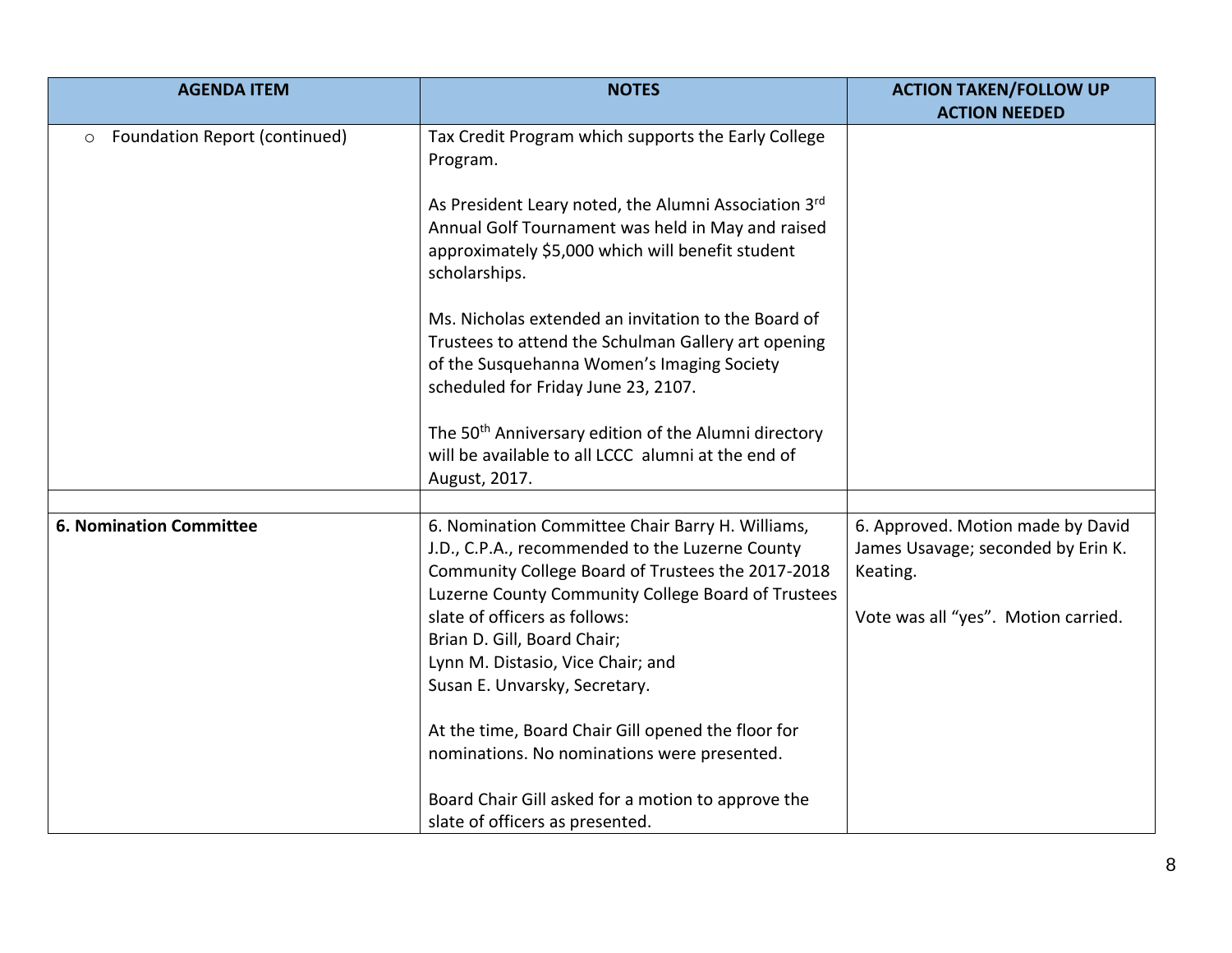| <b>AGENDA ITEM</b>                                          | <b>NOTES</b>                                                                                                                                                                                                                                                                                                                                                                                                                                                                                                                                                                    | <b>ACTION TAKEN/FOLLOW UP</b><br><b>ACTION NEEDED</b>                                                                            |
|-------------------------------------------------------------|---------------------------------------------------------------------------------------------------------------------------------------------------------------------------------------------------------------------------------------------------------------------------------------------------------------------------------------------------------------------------------------------------------------------------------------------------------------------------------------------------------------------------------------------------------------------------------|----------------------------------------------------------------------------------------------------------------------------------|
| 7. Report/Action of the Executive Committee                 | 7. Brian D. Gill, Board Chair, presented the following<br>report of the Executive Committee.                                                                                                                                                                                                                                                                                                                                                                                                                                                                                    |                                                                                                                                  |
| 7A. Ratification of Professor Emeritus                      | 7A. Recommend the Luzerne County Community<br>College Board of Trustees ratify and reaffirm the title<br>of Professor Emeritus presented to Dr. William Camp,<br>Dr. Dana Clark, Joseph DeSanto, and Donna Lepkosk.<br>The title of Professor Emeritus was formally<br>bestowed upon the recipients at the May 25, 2017<br>Commencement ceremony.                                                                                                                                                                                                                               | 7A. Approved. Motion made by Joan<br>M. Blewitt, Ph.D.; seconded by Susan<br>E. Unvarsky.<br>Vote was all "yes". Motion carried. |
| 8. Report/Action of the Academic Committee                  | 8. Joan M. Blewitt, Ph.D., Chair, Board of Trustees<br>Academic Committee, presented the following<br>recommendation.                                                                                                                                                                                                                                                                                                                                                                                                                                                           |                                                                                                                                  |
| 8A. Program Addition, Deletions and<br><b>Modifications</b> | 8A. Recommend the Luzerne County Community<br>College Board of Trustees approve the attached<br>program additions, deletions and modifications,<br>detailed in the attachment.                                                                                                                                                                                                                                                                                                                                                                                                  | 8A. Approved. Motion made by Susan<br>E. Unvarsky; seconded by John Bryan.<br>Vote was all "yes". Motion carried.                |
|                                                             | Committee Chair Blewitt reported under "Additions"<br>the Criminal Justice program addresses the changing<br>need and will prepare students for transfer into the<br>criminal justice programs and meets TAOC<br>requirements. An exciting addition is the Forensic<br>Science program will prepare students for transfer<br>into forensic science programs. The Science<br>Department is currently working with transfer<br>institutions to develop articulation agreements.<br>In terms of modifications the Computer Systems<br>Technology program has been modified to more |                                                                                                                                  |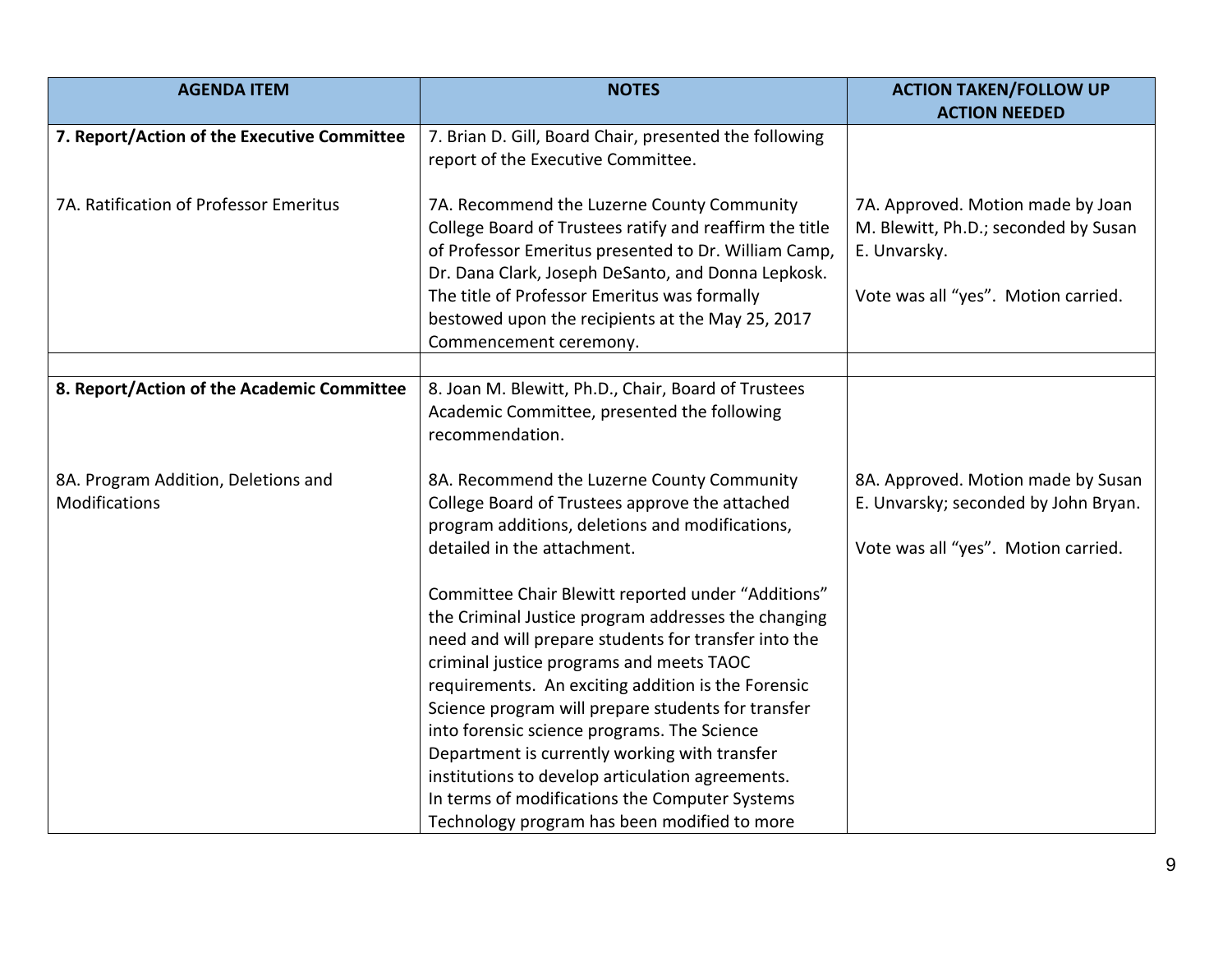| <b>AGENDA ITEM</b>                                 | <b>NOTES</b>                                                                                                                                                                                                                                                                                  | <b>ACTION TAKEN/FOLLOW UP</b><br><b>ACTION NEEDED</b>                                                                                                                  |
|----------------------------------------------------|-----------------------------------------------------------------------------------------------------------------------------------------------------------------------------------------------------------------------------------------------------------------------------------------------|------------------------------------------------------------------------------------------------------------------------------------------------------------------------|
|                                                    | closely align with current industry requirements by<br>incorporating required cybersecurity competencies to<br>better prepare the graduate for employment.                                                                                                                                    |                                                                                                                                                                        |
|                                                    | The deletion of the Cybersecurity Management<br>program no longer adequately addressed an industry<br>need and the required competencies have been<br>incorporated into the modified Computer Systems<br>Technology program.                                                                  |                                                                                                                                                                        |
| 8. Report/Action of the Finance Committee          | 9. Barry H. Williams, Chair, LCCC Board of Trustees<br>Finance Committee, presented the following<br>recommendation.                                                                                                                                                                          |                                                                                                                                                                        |
| 9A. Summary of Payments                            | 9A.Recommend the Luzerne County Community<br>College Board of Trustees approve the summary of<br>payments as presented.                                                                                                                                                                       | 9A. Approved. Motion made by David<br>James Usavage; seconded by Michael<br>J. Dubinski.                                                                               |
| 9B. Employment Retraining Opportunities<br>Program | 9B. Recommend the Luzerne County Community<br>College Board of Trustees continue the LCCC<br>Employment Retraining Opportunities Program for<br>the Summer 2017 Semester and Fall 2017 Semester<br>with a tuition offset for eligible individuals not to<br>exceed a total value of \$25,000. | Vote was all "yes". Motion carried.<br>9B. Approved. Motion made by Elaine<br>Cook, R.N., J.D.; seconded by<br>Margaret Steele.<br>Vote was all "yes". Motion carried. |
| 9C. Bid #470, Office Copier/Laser Printer Paper    | 9C. Recommend Luzerne County Community College<br>Board of Trustees approve the award of<br>Bid #470 for Office Copier/Laser Printer Paper to<br>Contract Paper Group in the amount of \$23,730.00.                                                                                           | 9C. Approved. Motion made by<br>Susan E. Unvarsky; seconded by Lynn<br>M. Distasio, Vice Chair.                                                                        |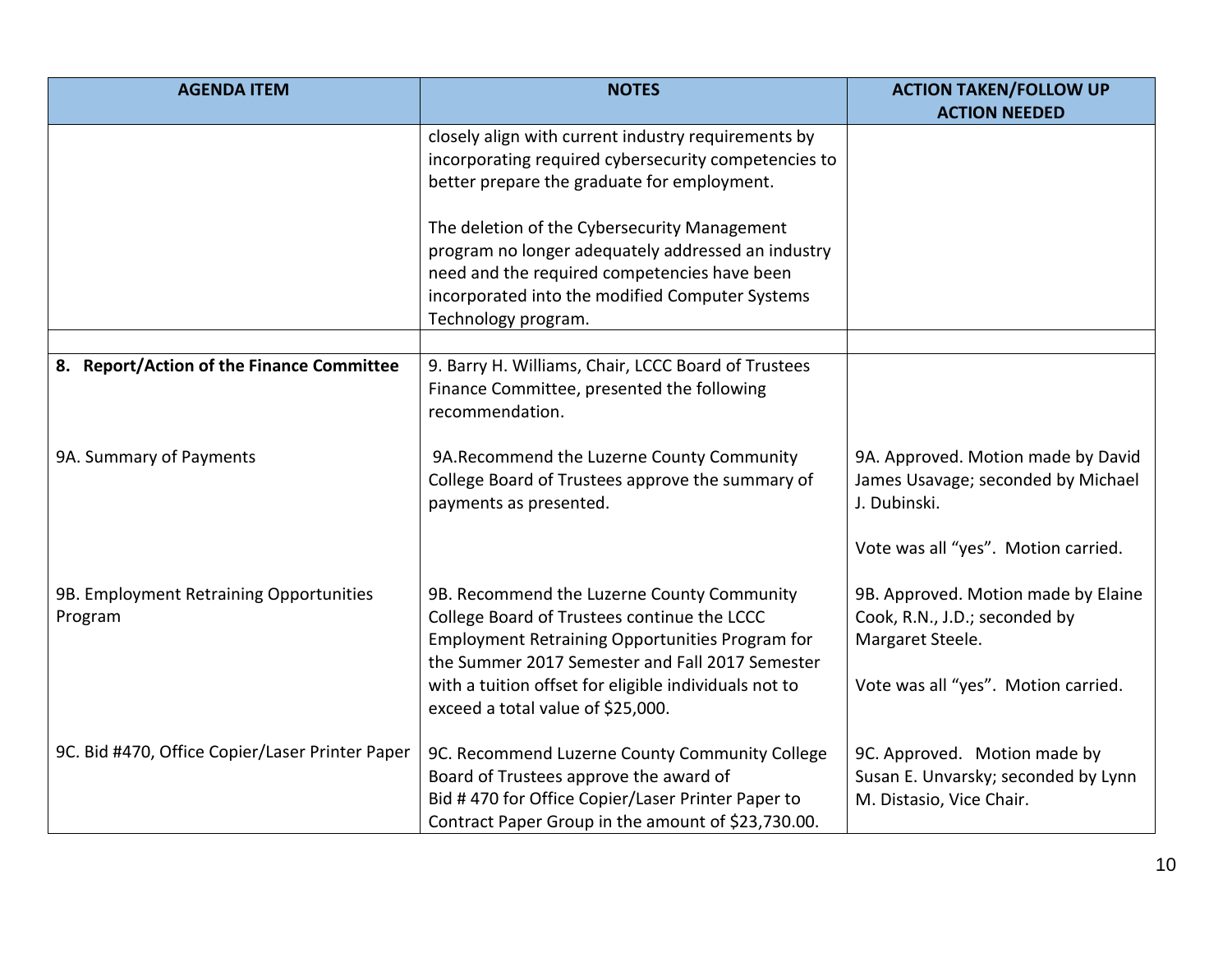|                                                             |                                                                                                                                                                                                                                                                                                                                                                                                                                                                                                                                                                                                                                                                                                                                                                                                                                                                                                                                                                                                                                                                                               | Vote was all "yes". Motion carried.                                                                                      |
|-------------------------------------------------------------|-----------------------------------------------------------------------------------------------------------------------------------------------------------------------------------------------------------------------------------------------------------------------------------------------------------------------------------------------------------------------------------------------------------------------------------------------------------------------------------------------------------------------------------------------------------------------------------------------------------------------------------------------------------------------------------------------------------------------------------------------------------------------------------------------------------------------------------------------------------------------------------------------------------------------------------------------------------------------------------------------------------------------------------------------------------------------------------------------|--------------------------------------------------------------------------------------------------------------------------|
| 9D. Bid #471, Graduation Day Apparel and<br><b>Diplomas</b> | 9D. Recommend Luzerne County Community College<br>Board of Trustees approve the award of<br>Bid #471 for Graduation Day Apparel and Diplomas to<br>Herff Jones Inc., in the amount of \$28,669.00 per<br>year.                                                                                                                                                                                                                                                                                                                                                                                                                                                                                                                                                                                                                                                                                                                                                                                                                                                                                | 9D. Approved. Motion made by<br>Margaret Steele; seconded by John<br>Bryan.<br>Vote was all "yes". Motion carried.       |
| 9E. Bid #472, Computers & Technology<br>Hardware            | 9E. Recommend the Luzerne County Community<br>College Board of Trustees approve the<br>the award of Bid #472:<br>Section B - Apple Inc. for Apple Computers in the<br>amount of \$56,205.00;<br>Section C - Shadow Technologies for Networking<br>Hardware & Software in the total amount of<br>\$38,999.80;<br>Section D - CDW Government, LLC. for Lenovo<br>BladeCenter Hardware in the total amount of<br>\$28,333.48;<br>Section E - CDW Government, LLC. for Miscellaneous<br>Technology Hardware in the total amount of<br>\$61,828.01;<br>Section F - Computer Visionaries for CCTV Equipment<br>in the total amount of \$9,390.90; and<br>Section G - Shadow Technologies for Wireless CCTV<br>Equipment in the total amount of \$4,820.62.<br>For Section A, the College has elected to purchase the<br>Dell Computers & Servers directly from Dell, Inc. since<br>they provided the lowest price in the amount of<br>\$123,100.09. The total amount for sections A, B, C, D,<br>E & F is \$322,677.90; and to approve the award of the<br>equipment financing to University Lease. | 9E. Approved. Motion made by Joan<br>M. Blewitt, Ph.D; seconded by John<br>Bryan.<br>Vote was all "yes". Motion carried. |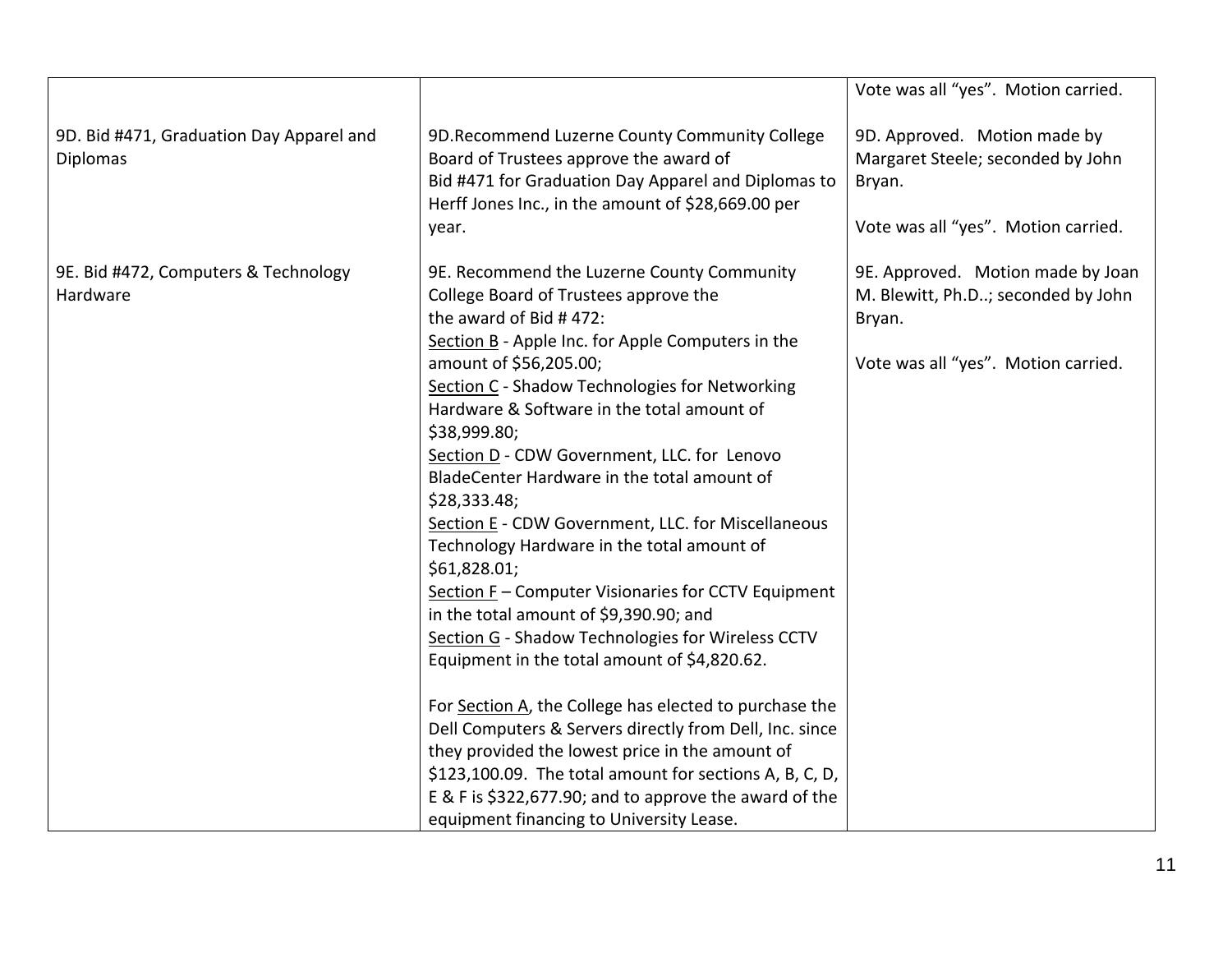|                                                                                                   | In reference to the Dell Computers section, Trustee<br>John Bryan expressed his appreciation to Don Nelson<br>for securing a savings of \$121,000.                                                                                                                                  |                                                                                                                                |
|---------------------------------------------------------------------------------------------------|-------------------------------------------------------------------------------------------------------------------------------------------------------------------------------------------------------------------------------------------------------------------------------------|--------------------------------------------------------------------------------------------------------------------------------|
| 9F. RFP, Beverage Vending Services                                                                | 9F. Recommend the Luzerne County Community<br>College Board of Trustees award RFP for Beverage<br>Vending Services to Pepsico, Inc. in the amount of<br>\$36,000.00 per year.                                                                                                       | 9F. Approved. Motion made by<br>Susan E. Unvarsky; seconded by John<br>Bryan.<br>Vote was all "yes". Motion carried.           |
| 9G.A. GESA Project - RFP, Financing/B. Energy<br>Savings Agreement/C.Bond Counsel<br>Resolution   | 9G.A. The Administration recommends the Luzerne<br>County Community College Board of Trustee approve<br>the financing proposal received from US Bancorp<br>Government Leasing and Finance, Inc. for the GESA<br>Project at an amortization rate of 2.53% and premium<br>rate of 3%. | 9GA. Approved. Motion made by<br>Susan E. Unvarsky; seconded by David<br>James Usavage.<br>Vote was all "yes". Motion carried. |
|                                                                                                   | 9G.B. The Administration recommends the Luzerne<br>County Community College Board of Trustee approve<br>the Energy Services Agreement ("ESA") with<br>Ameresco, Inc., for the GESA Project.                                                                                         | 9G.B. Approved. Motion made by<br>Joan M. Blewitt, Ph.D.; seconded by<br>John Bryan.<br>Vote was all "yes". Motion carried.    |
|                                                                                                   | 9G.C. The Administration recommends the Luzerne<br>County Community College Board of Trustees<br>approve the GESA Project Bond Counsel Resolution.                                                                                                                                  | 9G.C. Approved. Motion made by<br>Susan E. Unvarsky; seconded by John<br>Bryan.                                                |
|                                                                                                   |                                                                                                                                                                                                                                                                                     | Vote was all "yes". Motion carried.                                                                                            |
| 9H. Approval/Board Resolution -Use of CD's<br>Accrued Interest-Flooring & Parking Lot<br>Projects | 9H. Recommend the Luzerne County Community<br>College Board of Trustees approve the use of interest<br>gained from four (4) CD"s the College has invested for<br>completing abatement/replacement of flooring in                                                                    | 9H. Approved. Motion made by Joan<br>M. Blewitt, Ph.D.; seconded by Lynn<br>M. Distasio, Vice Chair.                           |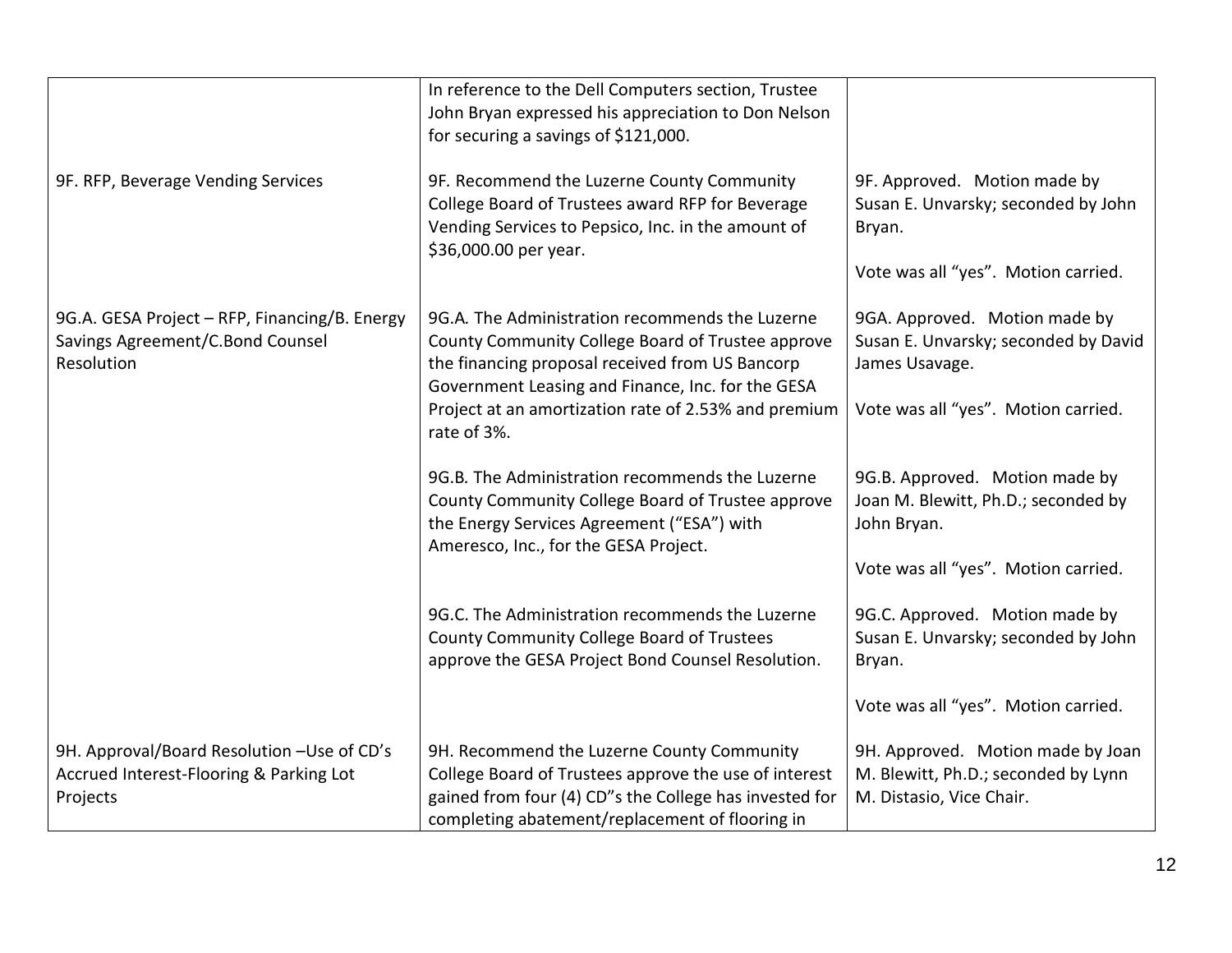|                                                                                                                                 | building 4. Any available funds remaining after the<br>flooring project is complete would be used to seal<br>cracks in the main parking lot. Final Board of Trustees<br>approval of the project(s) will be submitted with<br>exact funding amounts after bids are opened and<br>evaluated. All College policies and procedures will be<br>followed.                                                                                                                                                                                                                                                                    | Vote was all "yes". Motion carried.                                                                                              |
|---------------------------------------------------------------------------------------------------------------------------------|------------------------------------------------------------------------------------------------------------------------------------------------------------------------------------------------------------------------------------------------------------------------------------------------------------------------------------------------------------------------------------------------------------------------------------------------------------------------------------------------------------------------------------------------------------------------------------------------------------------------|----------------------------------------------------------------------------------------------------------------------------------|
| 9I. Recommend Luzerne County Community<br>College Board of Trustees authorize the<br>transfer and restriction of matching funds | 91. The Administration recommends the Luzerne<br>County Community College ("College") Board of<br>Trustees authorize a transfer of the Unallocated Net<br>Assets in the Unrestricted Current Fund to the Plant<br>Fund to be restricted for the matching funds required<br>for the completion of the PSTI Propane Training Props<br>Repair Project approved by the Pennsylvania<br>Department of Education. The College will be<br>responsible for an amount not to exceed \$30,000.<br>The Luzerne County Community College Foundation<br>will provide additional funding to cover the remaining<br>project expenses. | 9I. Approved. Motion made by Erin<br>K. Keating; seconded by John Bryan.<br>Vote was all "yes". Motion carried.                  |
| 9J. Recommend approval of PSTI Propane<br><b>Training Props Repair</b>                                                          | 9J. The Administration recommends the Luzerne<br>County Community College Board of Trustees<br>approve the award to Bognet, Inc. to perform the<br>work related to the Pennsylvania Department of<br>Education ("PDE") approved for funding project of the<br>PSTI Propane Training Props Repair in the contracted<br>amount of \$115,000.                                                                                                                                                                                                                                                                             | 9J. Approved. Motion made by Susan<br>E. Unvarsky; seconded by Elaine Cook,<br>R.N., J.D.<br>Vote was all "yes". Motion carried. |
| 10. Report/Action of the Human Resources<br><b>Committee</b>                                                                    | 10. No report.                                                                                                                                                                                                                                                                                                                                                                                                                                                                                                                                                                                                         |                                                                                                                                  |
|                                                                                                                                 |                                                                                                                                                                                                                                                                                                                                                                                                                                                                                                                                                                                                                        |                                                                                                                                  |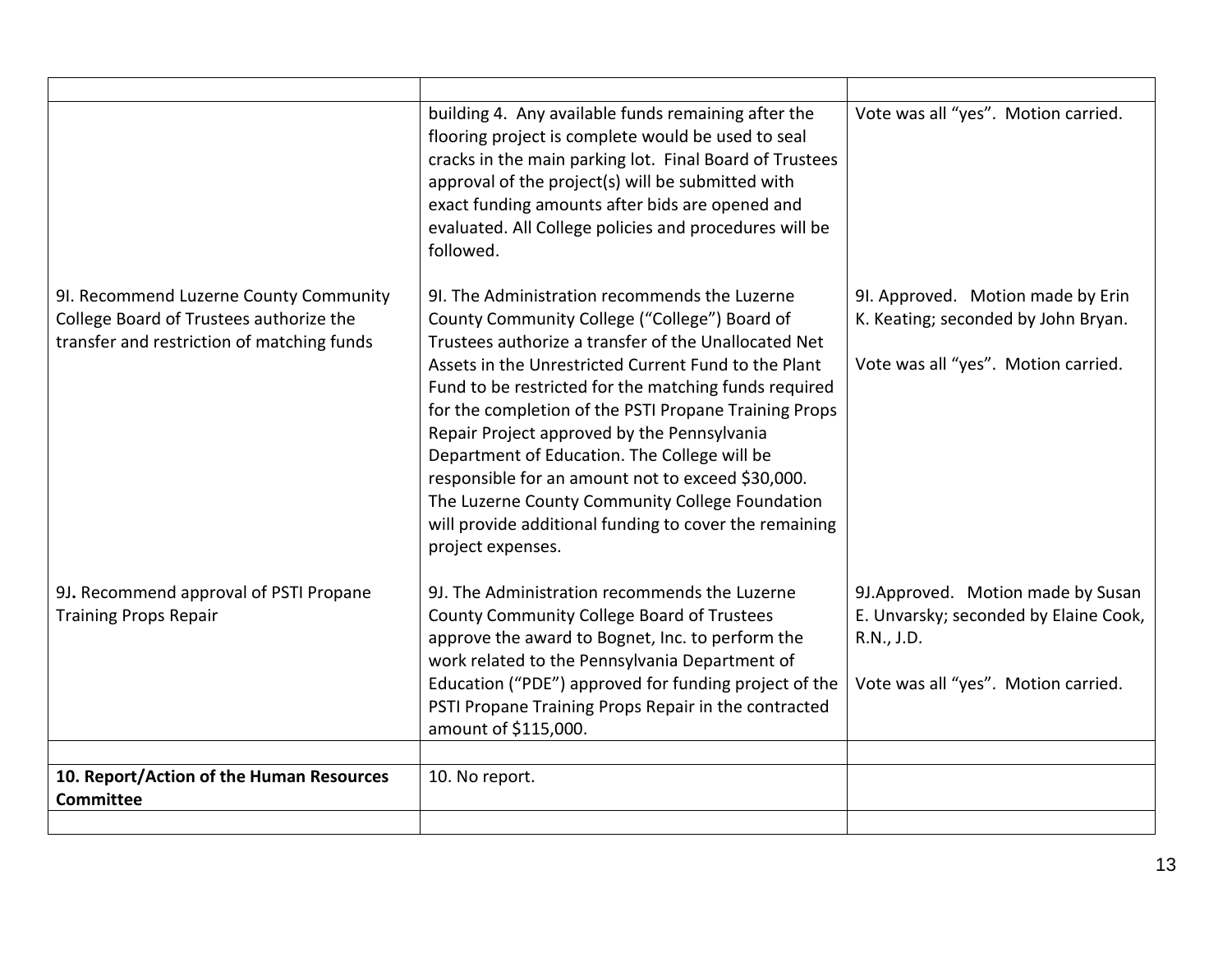| <b>AGENDA ITEM</b>                           | <b>NOTES</b>                                                                                                                                                                                                                                                                                                                      | <b>ACTION TAKEN/FOLLOW UP</b> |
|----------------------------------------------|-----------------------------------------------------------------------------------------------------------------------------------------------------------------------------------------------------------------------------------------------------------------------------------------------------------------------------------|-------------------------------|
|                                              |                                                                                                                                                                                                                                                                                                                                   | <b>ACTION NEEDED</b>          |
| 11. Report/Action of the Legislative,        | 11. Lynn M. Distasio, Vice Chair, Chair of the                                                                                                                                                                                                                                                                                    |                               |
| <b>Economic and Public Affairs Committee</b> | Legislative, Economic and Public Affairs Committee,                                                                                                                                                                                                                                                                               |                               |
|                                              | reported the Legislative Breakfast was well-attended.                                                                                                                                                                                                                                                                             |                               |
|                                              | Special thanks was extended to Sandy Nicholas and                                                                                                                                                                                                                                                                                 |                               |
|                                              | her staff for coordinating the Legislative Breakfast.                                                                                                                                                                                                                                                                             |                               |
|                                              | Key talking points were provided and great                                                                                                                                                                                                                                                                                        |                               |
|                                              | conversations were conducted with the legislators                                                                                                                                                                                                                                                                                 |                               |
|                                              | with whom we are thankful for their support.                                                                                                                                                                                                                                                                                      |                               |
|                                              | Committee Chair Distasio reported on June 8, 2017,<br>President Leary and Committee Chair Distasio<br>participated in a conference call with the PA<br>Commission for Community Colleges which focused<br>on the Commonwealth's fiscal year 2017-2018<br>budget. The goal for community colleges is to<br>maintain level funding. |                               |
|                                              | Committee Chair Distasio noted the 50 <sup>th</sup> Anniversary                                                                                                                                                                                                                                                                   |                               |
|                                              | Gala Committee is seeking sponsorships at all level                                                                                                                                                                                                                                                                               |                               |
|                                              | and encouraged the Board to do what they can to                                                                                                                                                                                                                                                                                   |                               |
|                                              | assist in securing sponsorships for the Gala in support                                                                                                                                                                                                                                                                           |                               |
|                                              | of student scholarships.                                                                                                                                                                                                                                                                                                          |                               |
|                                              | During the Committee's meeting, a review of The<br>Institute for Public Policy and Economic Development<br>Indicator's Report was presented by Graceann<br>Platukus, Director of Institutional Research and<br>Planning.                                                                                                          |                               |
|                                              | Committee Chair Distasio thanked Bob Bogdon,                                                                                                                                                                                                                                                                                      |                               |
|                                              | Director of Marketing, for presenting an overview of                                                                                                                                                                                                                                                                              |                               |